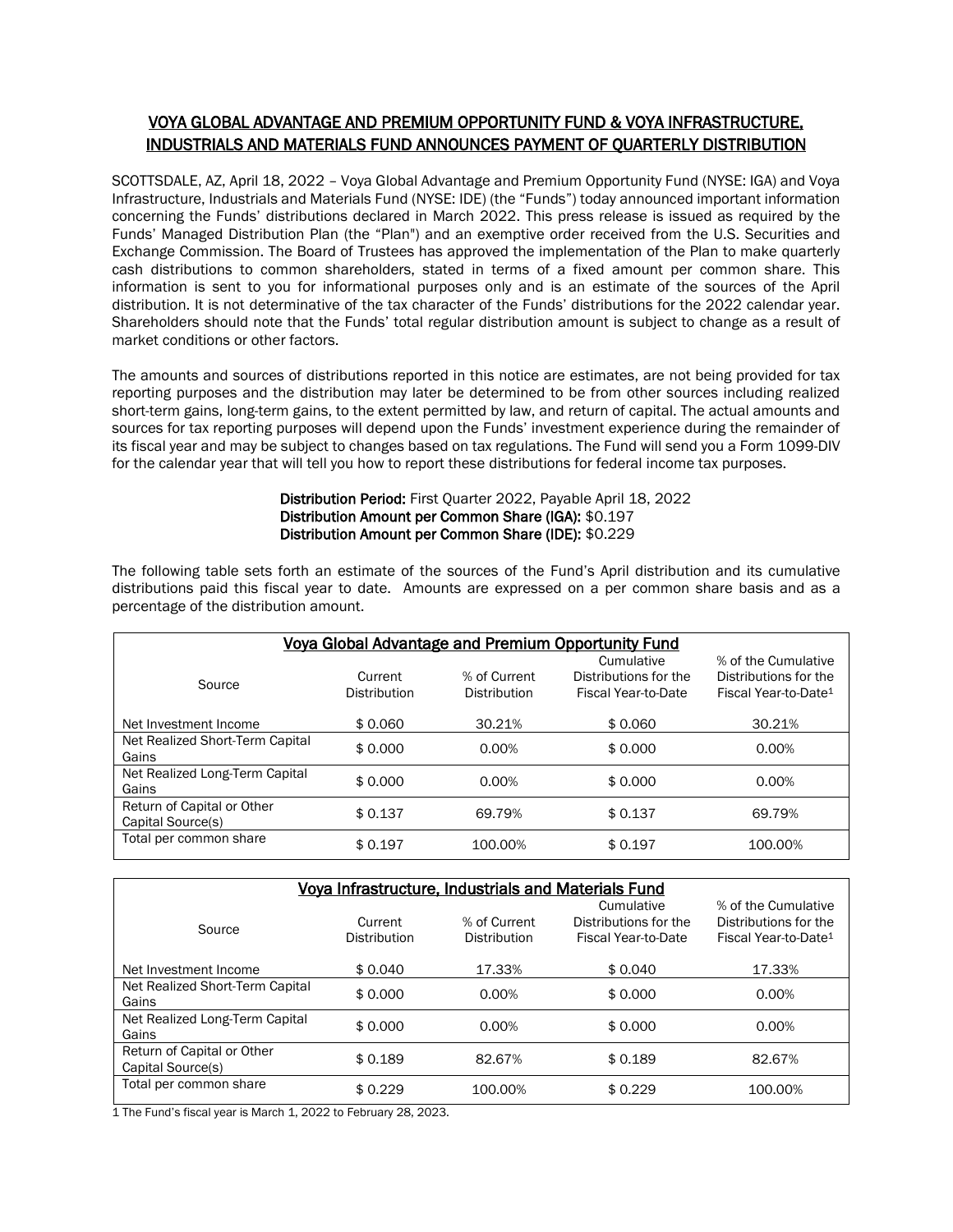IMPORTANT DISCLOSURE: You should not draw any conclusions about the Funds' investment performance from the amount of this distribution or from the terms of the Funds' Plan. The Funds' estimate that it has distributed more than its income and net realized capital gains; therefore, a portion of your distribution may be a return of capital. A return of capital may occur, for example, when some or all of the money that you invested in the Funds' is paid back to you. A return of capital distribution does not necessarily reflect the Funds' investment performance and should not be confused with 'yield' or 'income.' The amounts and sources of distributions reported in this Section 19(a) Notice are only estimates and are not being provided for tax reporting purposes. The actual amounts and sources of the amounts for tax reporting purposes will depend upon the Funds' investment experience during the remainder of its fiscal year and may be subject to changes based on tax regulations. The Funds' will send you a Form 1099-DIV for the calendar year that will tell you how to report these distributions for federal income tax purposes.

Set forth in the tables below is information relating to the Fund's performance based on its net asset value (NAV) for certain periods.

### Voya Global Advantage and Premium Opportunity Fund

| Average annual total return at NAV for the five year period ended on March 31, 2022 <sup>1</sup>          |       |  |
|-----------------------------------------------------------------------------------------------------------|-------|--|
| Annualized current distribution rate expressed as a percentage of NAV as of March 31, 2022 <sup>2</sup>   | 7.28% |  |
| Cumulative total return at NAV for the fiscal year through March 31, 2022 <sup>3</sup>                    | 3.04% |  |
| Cumulative fiscal year to date distribution rate as a percentage of NAV as of March 31, 2022 <sup>4</sup> | 1.82% |  |

### Voya Infrastructure, Industrials and Materials Fund

| Average annual total return at NAV for the five year period ended on March 31, 2022 <sup>1</sup>          |       |
|-----------------------------------------------------------------------------------------------------------|-------|
| Annualized current distribution rate expressed as a percentage of NAV as of March 31, 2022 <sup>2</sup>   | 7.13% |
| Cumulative total return at NAV for the fiscal year through March 31, 2022 <sup>3</sup>                    | 2.47% |
| Cumulative fiscal year to date distribution rate as a percentage of NAV as of March 31, 2022 <sup>4</sup> | 1.78% |

1 Average annual total return at NAV represents the compound average of the annual NAV total returns of the Fund for the five-year period ended on March 31, 2022.

2 The annualized current distribution rate is the cumulative distribution rate annualized as a percentage of the Fund's NAV as of March 31, 2022.

3 Cumulative total return at NAV is the percentage change in the Fund's NAV for the period from the beginning of its fiscal year to March 31, 2022 including distributions paid and assuming reinvestment of those distributions.

4 Cumulative fiscal year distribution rate for the period from the year-to-date period as a percentage of the Fund's NAV as of March 31, 2022.

#### **Past performance is no guarantee of future results. The performance quoted represents past performance. Investment return and principal value of an investment will fluctuate, and shares, when redeemed, may be worth more or less than their original cost. Current performance may be lower or higher than the performance data quoted.**

Shares of closed-end funds often trade at a discount from their net asset value. The market price of Fund shares may vary from net asset value based on factors affecting the supply and demand for shares, such as Fund distribution rates relative to similar investments, investors' expectations for future distribution changes, the clarity of the Fund's investment strategy and future return expectations, and investors' confidence in the underlying markets in which the Fund invests. Fund shares are subject to investment risk, including possible loss of principal invested. No Fund is a complete investment program and you may lose money investing in a Fund. An investment in a Fund may not be appropriate for all investors. Before investing, prospective investors should consider carefully the Fund's investment objective, risks, charges and expenses.

Certain statements made on behalf of the Fund in this release are forward-looking statements. The Fund's actual future results may differ significantly from those anticipated in any forward-looking statements due to numerous factors, including but not limited to a decline in value in equity markets in general or the Fund's investments specifically. Neither the Fund nor Voya Investment Management undertake any responsibility to update publicly or revise any forward-looking statement.

This information should not be used as a basis for legal and/or tax advice. In any specific case, the parties involved should seek the guidance and advice of their own legal and tax counsel.